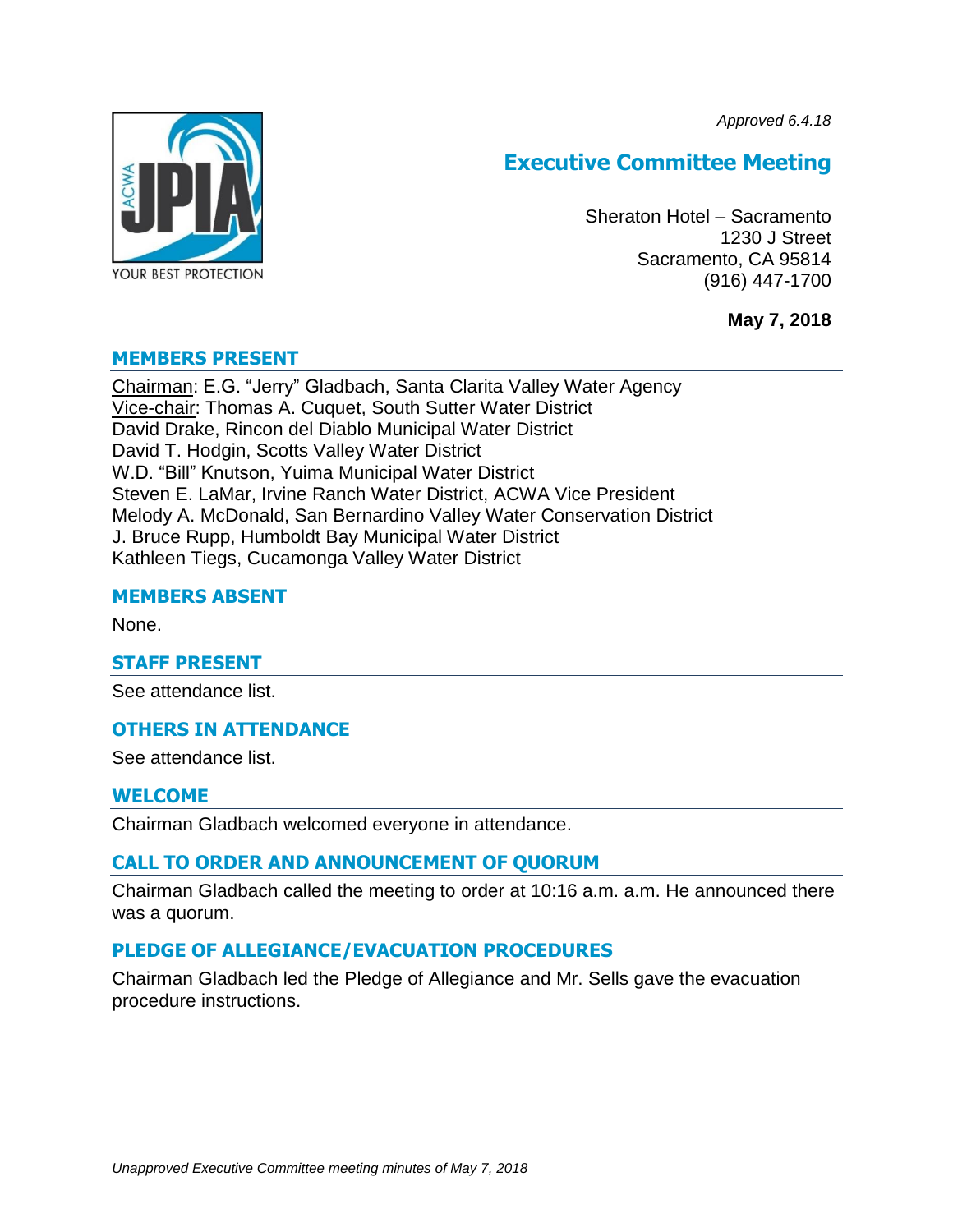# **ANNOUNCEMENT RECORDING OF MEETING**

Chairman Gladbach announced that the meeting would be recorded to assist in preparation of minutes. Recordings are only kept 30 days following the meeting, as mandated by the California Brown Act.

# **PUBLIC COMMENT**

Chairman Gladbach noted that, as the agenda stated, members of the public would be allowed to address the Executive Committee on any agenda item prior to the Committee's decision on that item. Comments on any issues on the agenda, or not on the agenda, were also welcomed. No comments were brought forward.

# **INTRODUCTIONS**

Chairman Gladbach introduced the Committee members, staff, and guests in attendance.

# **ADDITIONS TO OR DELETIONS FROM THE AGENDA**

Chairman Gladbach asked for any additions to, or deletions from, the agenda; staff had none.

# **CONSENT AGENDA**

Chairman Gladbach called for approval of the Consent Agenda:

M/S/C (McDonald/Drake) (Cuquet-Yes; Drake-Yes; Gladbach-Yes; Hodgin-Yes; Knutson-Yes; LaMar-Yes; McDonald-Yes; Rupp-Yes; Tiegs-Yes): That the Executive Committee approve the minutes of the March 20, 2018 meeting; JPIA Pay Schedule for CalPERS; and approve the JPIA disbursements of:

Vendor Payments, Employee Benefits Claim Payments, Payroll, and summary of confidential claims payments for the Liability, Property, & Workers' Compensation Programs: March 1-15, 2018; and March 16-31, 2018.

### **ADMINISTRATION**

Meetings attended on behalf of the JPIA No meetings were noted other than the RSF check deliveries listed.

### RSF Check Deliveries

Mr. Sells explained that this year, the JPIA refunded \$6.7 million to 195 member agencies. The JPIA's Executive Committee, and key staff, presented refunds to 56 member agency Board meetings during the months of March and April. In addition to the refund presentations at Board meetings, the risk management staff delivered refund checks to many of the districts that they service. A list of the scheduled deliveries was in the packet for reference.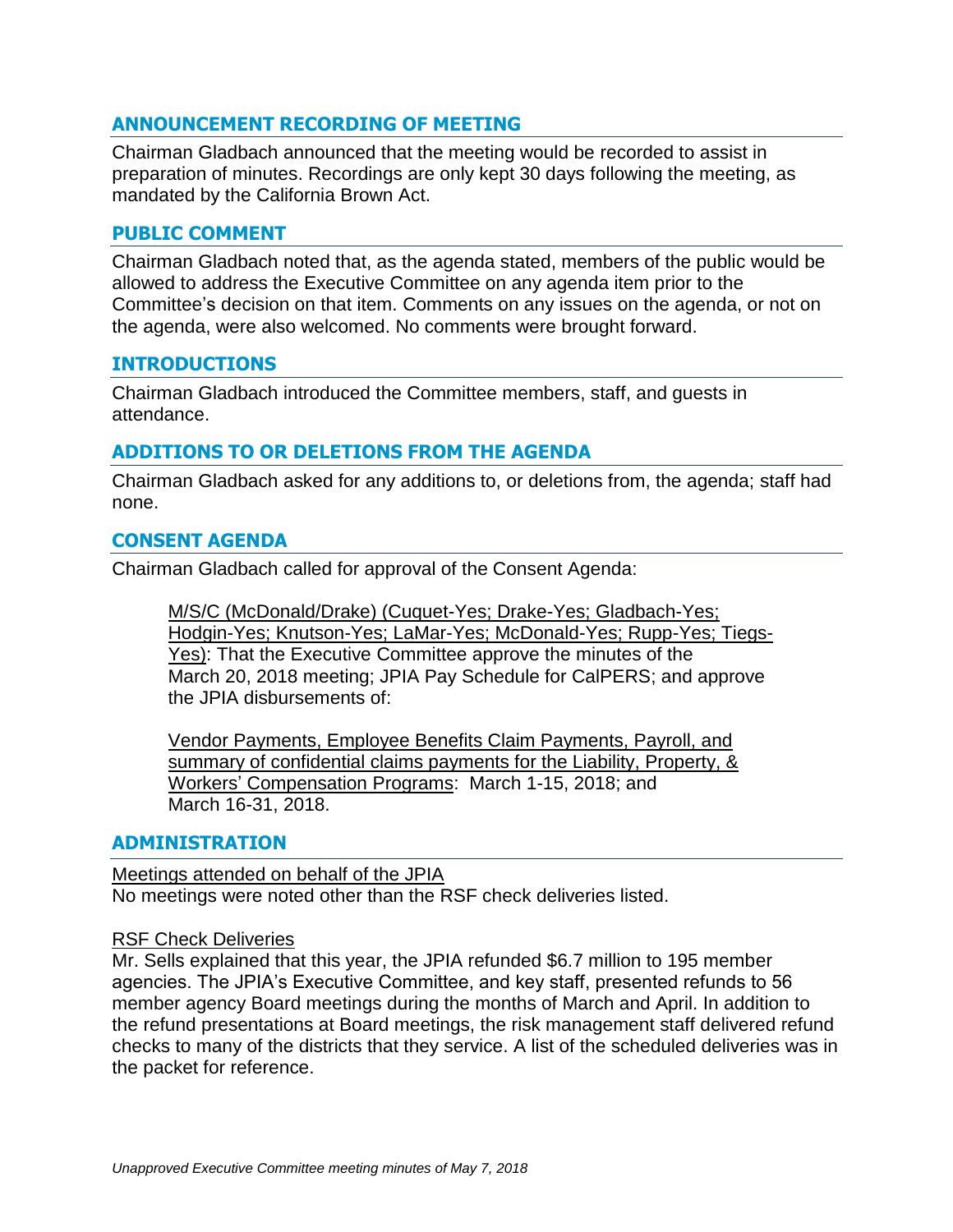# Board Training Survey

Mr. Greenfield reported that the Executive Committee directed staff to research the feasibility of offering training to Board members in order to reduce liability in employment practices claims. JPIA staff worked to develop the questions to include in a survey of Board members and agency staff regarding the training needs for Board members. On March 22<sup>nd</sup>, a link was sent to all JPIA Board representatives, and the following day to all general managers and human resource contacts.

A summary of the findings was included in the packet. The top responses were:

- Topics Requested: *Knowing Your Role: Director Boundaries* and *Brown Act*
- One third of Board members willing to travel for training but within an hour
- ACWA Regional meeting and Annual Conference seem to be most desired events at which to deliver the training
- Majority would attend webinar training

Staff was currently working to determine if and how to support the training needs of this geographically dispersed audience. Staff will update the Executive Committee as determinations are made.

# **PROGRAMS**

Employee Benefits Program Committee

Committee Chairman Rupp reported on the recommendations of the Employee Benefits Program Committee's meeting on April 4, 2018. The following action items were presented to the Executive Committee for approval:

M/S/C (Rupp/Knutson) (Cuquet-Yes; Drake-Yes; Gladbach-Yes; Hodgin-Yes; Knutson-Yes; LaMar-Yes; McDonald-Yes; Rupp-Yes; Tiegs-Yes): That the Executive Committee accept the recommendation of the Employee Benefits Program Committee to approve changing the reserve goal to \$19.2 million.

# Workers' Compensation Program Committee

Committee Chairman Knutson reported on the recommendations of the Workers' Compensation Program Committee's meeting on May 7, 2018. The following action items were presented to the Executive Committee for approval:

M/S/C (Knutson/Drake) (Cuquet-Yes; Drake-Yes; Gladbach-Yes; Hodgin-Yes; Knutson-Yes; LaMar-Yes; McDonald-Yes; Rupp-Yes; Tiegs-Yes): That the Executive Committee accept the recommendation of the Workers' Compensation Program Committee to approve no changes to the pricing for the Workers' Compensation Program for policy year 7/1/18-19.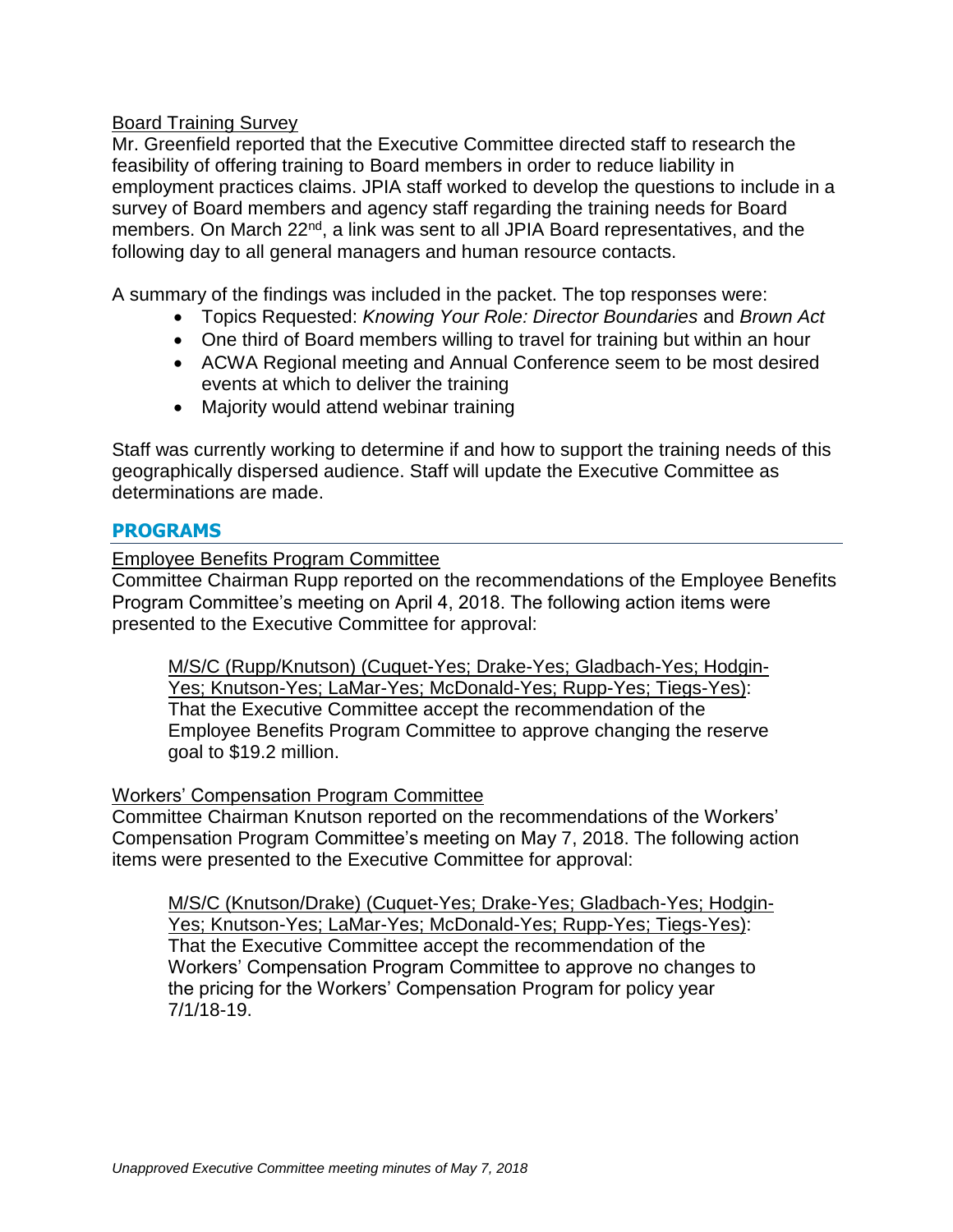### **MEMBERSHIP**

#### Chino Basin Desalter Authority

Ms. Kyburz presented Chino Basin Desalter Authority's application into the Liability, Property, and Workers' Compensation Programs. The Authority is a Joint Powers formed between Jurupa Community Services District, Santa Ana River Water Company, the Cities of Chino, Chino Hills, Norco and Ontario, Western Municipal Water District, and Inland Empire Utilities Agency. Chino Basin Desalter Authority purifies groundwater extracted from the lower Chino Basin and distributes the drinking water to its member agencies. There are six employees, and eight Board of Directors.

There have been no Liability, Property, or Workers' Compensation losses during the past five years.

M/S/C (Hodgin/Drake) (Cuquet-Yes; Drake-Yes; Gladbach-Yes; Hodgin-Yes; Knutson-Yes; LaMar-Yes; McDonald-Yes; Rupp-Yes; Tiegs-Yes): That the Executive Committee approve Chino Basin Desalter Authority's application for admission into the Liability, Property, and Workers' Compensation Programs.

#### South Tahoe Public Utility District

Ms. Watkins presented South Tahoe Public Utility District's application into the Property Program. The District supplies drinking water and provides sewage collection, treatment, and export. The District's service area includes portions of El Dorado County within the Tahoe Basin.

By joining the JPIA Property Program, the District is able to obtain both Flood and Earthquake coverage for all scheduled assets in one program. The South Tahoe Public Utility District board has already authorized staff to move to the JPIA Property Program.

M/S/C (Rupp/Cuquet) (Cuquet-Yes; Drake-Yes; Gladbach-Yes; Hodgin-Yes; Knutson-Yes; LaMar-Yes; McDonald-Yes; Rupp-Yes; Tiegs-Yes): That the Executive Committee approve South Tahoe Public Utility District's application for admission into the Property Program.

#### **MISCELLANEOUS**

Future agenda items: None stated.

Availability for next meeting: July 9, 2018; no conflicts noted.

The Executive Committee meeting adjourned at 11:03 a.m.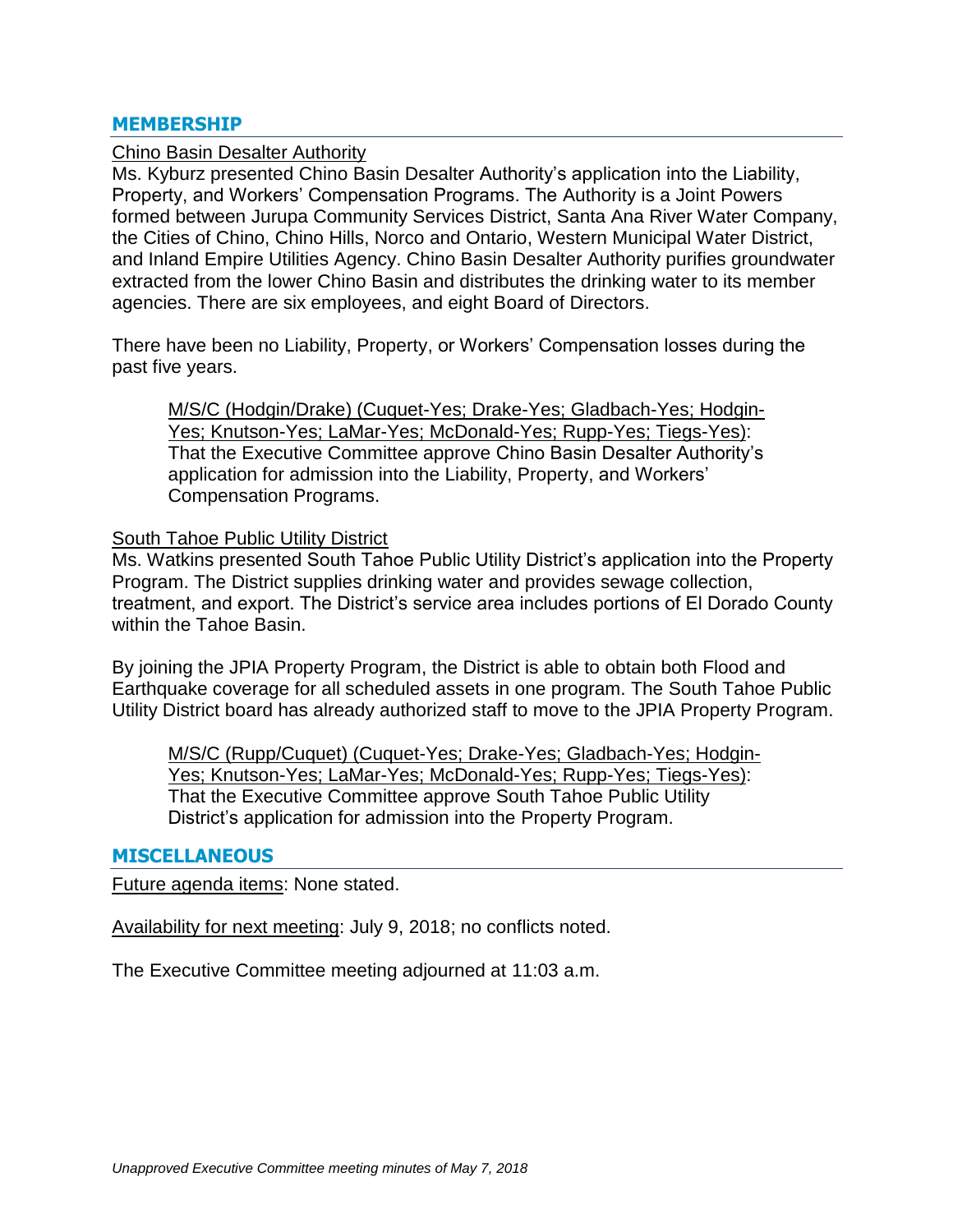# Attest:

X

E. G. "Jerry" Gladbach Chairman

X

Walter A. Sells Secretary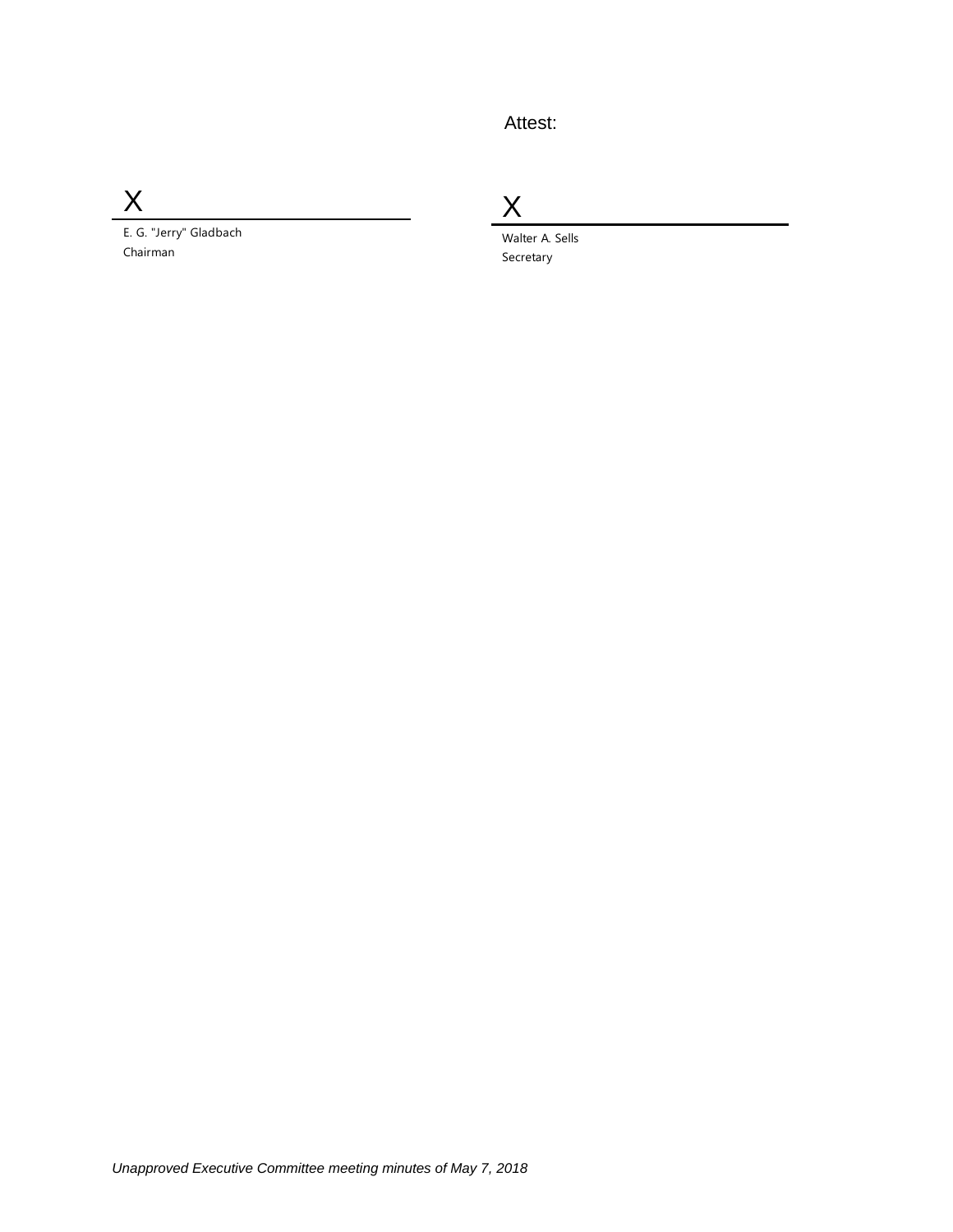#### **EXECUTIVE COMMITTEE MEETING ATTENDEES**

|  | <b>District / Organization</b> |
|--|--------------------------------|
|--|--------------------------------|

| AUWA JEIA                                  | vaivi           | Dalant        | KISK Managemen            |
|--------------------------------------------|-----------------|---------------|---------------------------|
| <b>ACWA</b>                                | Tiffany         | Giammona      | Director of Membe         |
| <b>ACWA JPIA</b>                           | Kristan         | Brown         | Administrative As:        |
| <b>ACWA JPIA</b>                           | Chimene         | Camacho       | <b>HR Coordinator</b>     |
| <b>ACWA JPIA</b>                           | Sarah           | Crawford      | <b>Training Specialis</b> |
| <b>ACWA JPIA</b>                           | David           | deBernardi    | Director of Financ        |
| <b>ACWA JPIA</b>                           | <b>Robin</b>    | Flint         | Sr. Risk Managen          |
| ACWA JPIA                                  | Robert          | Greenfield    | General Counsel           |
| <b>ACWA JPIA</b>                           | Debbie          | Kyburz        | Lead Member Ser           |
| <b>ACWA JPIA</b>                           | Ethan           | Larson        | <b>Administrative Ass</b> |
| ACWA JPIA                                  | Jennifer        | Nogosek       | Liability/Property (      |
| <b>ACWA JPIA</b>                           | Sylvia          | Robinson      | Publications & We         |
| <b>ACWA JPIA</b>                           | Andy            | Sells         | Chief Executive C         |
| <b>ACWA JPIA</b>                           | Sandra          | Smith         | <b>Employee Benefit</b>   |
| <b>ACWA JPIA</b>                           | Dianna          | Sutton        | Finance Manager           |
| ACWA JPIA                                  | Karen           | Thesing       | Director of Insurar       |
| ACWA JPIA                                  | Melody          | <b>Tucker</b> | Work Comp Claim           |
| <b>ACWA JPIA</b>                           | Chuck           | Wagenseller   | Cost Estimator Ri         |
| <b>ACWA JPIA</b>                           | Nidia           | Watkins       | <b>Member Services</b>    |
| <b>ACWA JPIA</b>                           | <b>Bobbette</b> | Wells         | Executive Assista         |
| <b>ACWA JPIA</b>                           | Cece            | Wuchter       | Sr. Claims Examir         |
| <b>Bard Water District</b>                 | Bill            | Scott         | <b>Board Member</b>       |
| <b>Bella Vista Water District</b>          | Jim             | Smith         | Director                  |
| <b>Byron Bethany Irrigation District</b>   | <b>Rick</b>     | Gilmore       | General Manager           |
| Calleguas Municipal Water District         | Thom            | Slosson       | <b>Alternate Director</b> |
| Calleguas Municipal Water District         | Scott           | Quady         | Director                  |
| Chino Basin Watermaster                    | Bob             | <b>Kuhn</b>   | Director                  |
| Chino Basin Desalter Authority             | Curtis          | Paxton        | General Manager,          |
| <b>Collins Collins Muir &amp; Stewart</b>  | James           | Jardin        | Attorney                  |
| Contra Costa Water District                | <b>Bette</b>    | Boatmun       | Director                  |
| Cucamonga Valley Water District            | Carrie          | Corder        | <b>Assistant General</b>  |
| Cucamonga Valley Water District            | Roberta         | Perez         | <b>HR Manager</b>         |
| Donahue Davies, LLP                        | Kayla           | Villa         | Attorney                  |
| El Dorado Irrigation District              | Michael         | Rafferty      | Director                  |
| <b>El Toro Water District</b>              | Fred            | Adajarian     | <b>Director</b>           |
| Elsinore Valley Municipal Water District   | Phil            | Williams      | Director                  |
| Florin Resource Conservation District/EGWD | Amber           | Kavert        | Administrative As:        |
| Florin Resource Conservation District/EGWD | Stefani         | Phillips      | <b>Board Secretary</b>    |
| Florin Resource Conservation District/EGWD | Mark            | Madison       | <b>General Manager</b>    |
| Fresno Metropolitan Flood Control District | Ken             | Groom         | Director                  |
| Fresno Metropolitan Flood Control District | Alan            | Hoffman       | General Manager           |
| <b>Friant Power Authority</b>              | Carl            | Janzen        | Director                  |
| <b>Helix Water District</b>                | Jennifer        | <b>Bryant</b> | Director of Admini        |
| Henry Miller Reclamation District No. 2131 | Palmer          | McCoy         | <b>Executive Assista</b>  |
| Henry Miller Reclamation District No. 2131 | Douglas         | Goodman       | Director                  |
| <b>Hi-Desert Water District</b>            | Roger           | Mayes         | Director                  |
| Humboldt Bay Municipal Water District      | John            | Friedenbach   | <b>General Manager</b>    |

*First Name Last Name Position* ACWA JPIA **CAROL CAROL BARAGEMENT CAROLE AREA** Risk Management Manager Kristan Brown Administrative Assistant II Chimene Camacho HR Coordinator Sarah Crawford Training Specialist David deBernardi Director of Finance Robert Greenfield General Counsel Ethan Larson Administrative Assistant I Sylvia Robinson Publications & Web Editor Andy Sells Chief Executive Officer Dianna Sutton Finance Manager Nidia Matkins Member Services Rep. II Cece Wuchter Sr. Claims Examiner Bill Scott Board Member Rick Gilmore General Manager Thom Slosson Alternate Director Curtis Paxton General Manager/CEO Carrie Corder Assistant General Manager Roberta Perez HR Manager Fred Adajarian Director D Amber Kavert Administrative Assistant D Stefani Phillips Board Secretary D Mark Madison General Manager Alan Hoffman General Manager Jennifer Bryant Director of Administration Palmer McCoy Executive Assistant

Tiffany Giammona Director of Member Outreach Robin Flint Sr. Risk Management Advisor Debbie Kyburz Lead Member Services Rep. Jennifer Nogosek Liability/Property Claims Manager Sandra Smith Employee Benefits Manager Karen Thesing Director of Insurance Services Melody Tucker Work Comp Claims Manager Chuck Wagenseller Cost Estimator Risk Mgmt Advisor Bobbette Wells Executive Assistant to the CEO